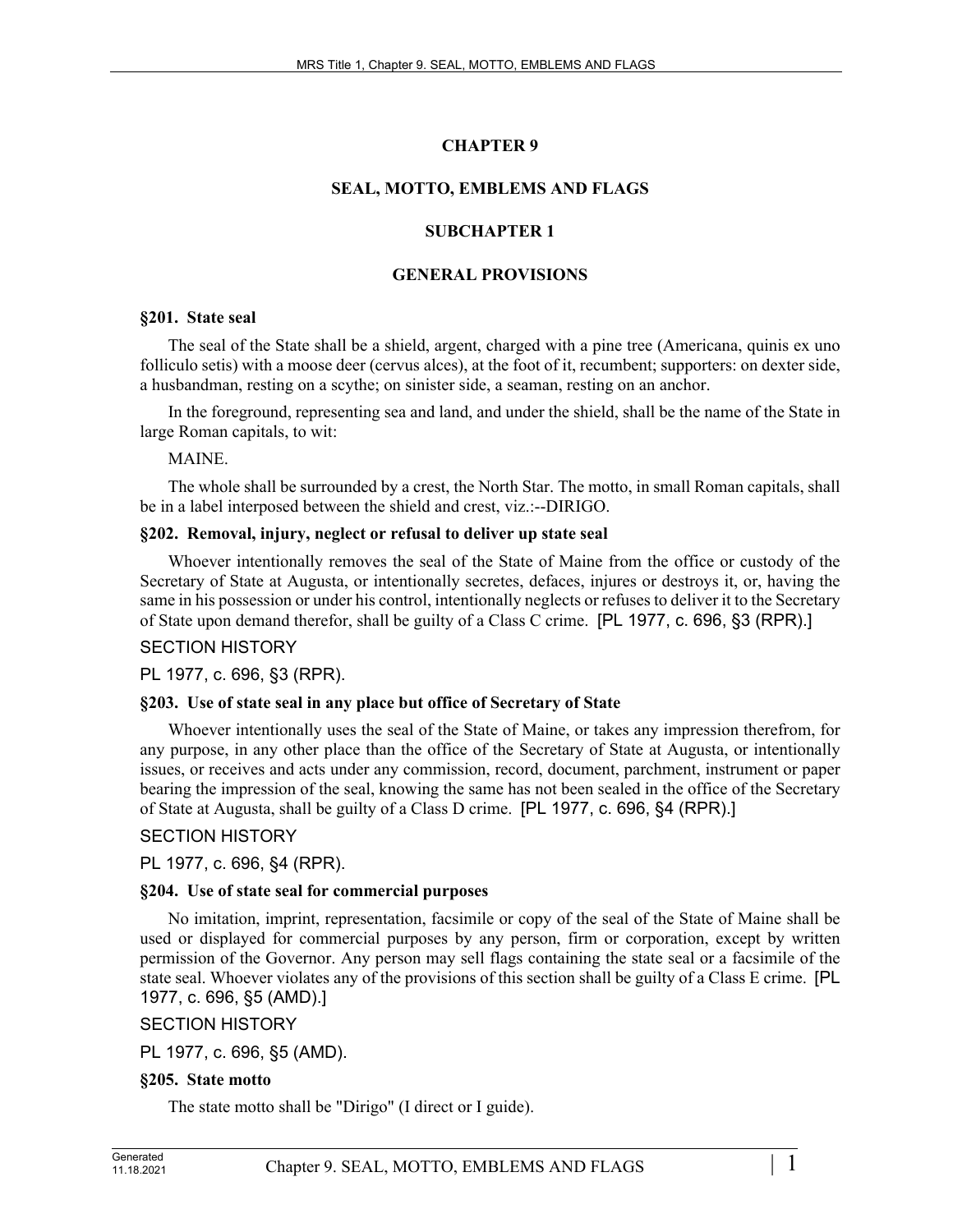#### **§206. State flag**

The flag to be known as the official flag of the State shall be of blue, of the same color as the blue field in the flag of the United States, and of the following dimensions and designs; to wit, the length or height of the staff to be 9 feet, including brass spearhead and ferrule; the fly of said flag to be 5 feet 6 inches, and to be 4 feet 4 inches on the staff; in the center of the flag there shall be embroidered in silk on both sides of the flag the coat of arms of the State, in proportionate size; the edges to be trimmed with knotted fringe of yellow silk, 2 1/2 inches wide; a cord, with tassels, to be attached to the staff at the spearhead, to be 8 feet 6 inches long and composed of white and blue silk strands. A flag made in accordance with the description given in this section shall be kept in the office of the Adjutant General as a model.

#### **§206-A. Prisoner of war - missing in action flag**

**1. Required.** The prisoner of war - missing in action flag must be flown in the following places until all those individuals designated as prisoners of war or missing in action are released or accounted for:

- A. Above the State House; [PL 2005, c. 658, §1 (AMD).]
- B. At each National Guard facility; and [PL 2005, c. 658, §1 (AMD).]

C. At each courthouse owned by the State on Former Prisoner of War Recognition Day as designated by section 131 and the following national holidays:

- (1) Armed Forces Day, the 3rd Saturday in May;
- (2) Memorial Day, the last Monday in May;
- (3) Flag Day, June 14th;
- (4) Independence Day, July 4th;
- (5) National POW/MIA Recognition Day, the 3rd Friday in September; and
- (6) Veterans Day, November 11th. [PL 2005, c. 658, §1 (NEW).]

#### [PL 2005, c. 658, §1 (AMD).]

**2. Optional.** A municipality may display the prisoner of war - missing in action flag on a flag pole located at the main office building of the municipality whenever the flag of the United States is flown. A courthouse owned by the State may display the prisoner of war - missing in action flag on any day in addition to those required by subsection 1.

[PL 2005, c. 658, §1 (AMD).]

#### SECTION HISTORY

PL 1999, c. 302, §2 (NEW). PL 2005, c. 658, §1 (AMD).

#### **§207. Merchant and marine flag**

The flag to be known as the merchant and marine flag of the State shall be of white, at the top of which in blue letters shall be the motto "Dirigo"; beneath the motto shall be the representation of a pine tree in green color, the trunk of which shall be entwined with the representation of an anchor in blue color; beneath the tree and anchor shall be the name "Maine" in blue color.

#### **§208. State tree**

The official tree of the State shall be the white pine tree.

#### **§209. State bird**

The state bird shall be the chickadee.

#### **§210. State song**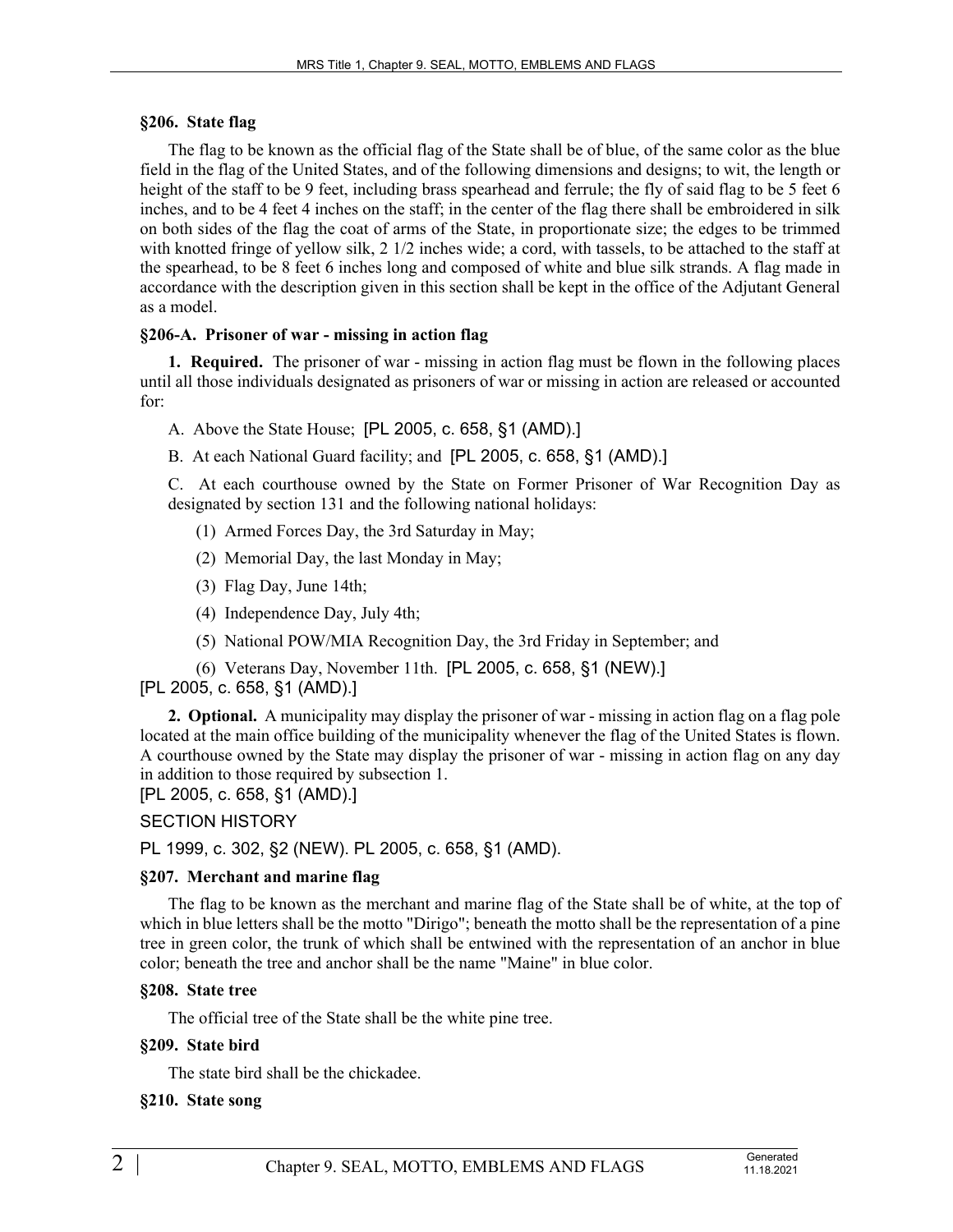The official song of the State shall be the song entitled "State of Maine Song," words and music by Roger Vinton Snow.

#### **§210-A. State march**

The official march of the State is the march entitled "The Dirigo March," written by Leo Pepin. [PL 2011, c. 536, §1 (NEW).]

## SECTION HISTORY

PL 2011, c. 536, §1 (NEW).

#### **§210-B. State ballad**

The official ballad of the State is the ballad entitled "Ballad of the 20th Maine," as recorded and performed by the band The Ghost of Paul Revere and written by Griffin Sherry. [PL 2019, c. 250, §1 (NEW).]

## SECTION HISTORY

PL 2019, c. 250, §1 (NEW).

## **§210-C. State song of 21st century**

The official song of the State of the 21st century is the song entitled "My Sweet Maine," written by Terry Swett. [PL 2021, c. 38, §1 (NEW).]

SECTION HISTORY

PL 2021, c. 38, §1 (NEW).

## **§211. State flower**

The floral emblem for the State, in the national garland of flowers, shall be the pine cone and tassel.

# **§212. State fish**

The state fish shall be the landlocked salmon (Salmo salar Sebago). [PL 1969, c. 31 (NEW).]

SECTION HISTORY

PL 1969, c. 31 (NEW).

#### **§212-A. State heritage fish**

**1. Eastern Brook Trout.** The eastern brook trout, Salvelinus fontinalis, is a state heritage fish. [PL 2007, c. 21, §1 (NEW).]

**2. Arctic Charr.** The subspecies of the arctic charr, Salvelinus alpinus oquassa, also known as blueback charr, is a state heritage fish. [PL 2007, c. 21, §1 (NEW).]

# SECTION HISTORY

PL 2005, c. 180, §1 (NEW). PL 2007, c. 21, §1 (RPR).

# **§213. Official mineral**

Tourmaline shall be designated as the official mineral for the State of Maine. [PL 1971, c. 50 (NEW).]

# SECTION HISTORY

PL 1971, c. 50 (NEW).

#### **§214. State insect**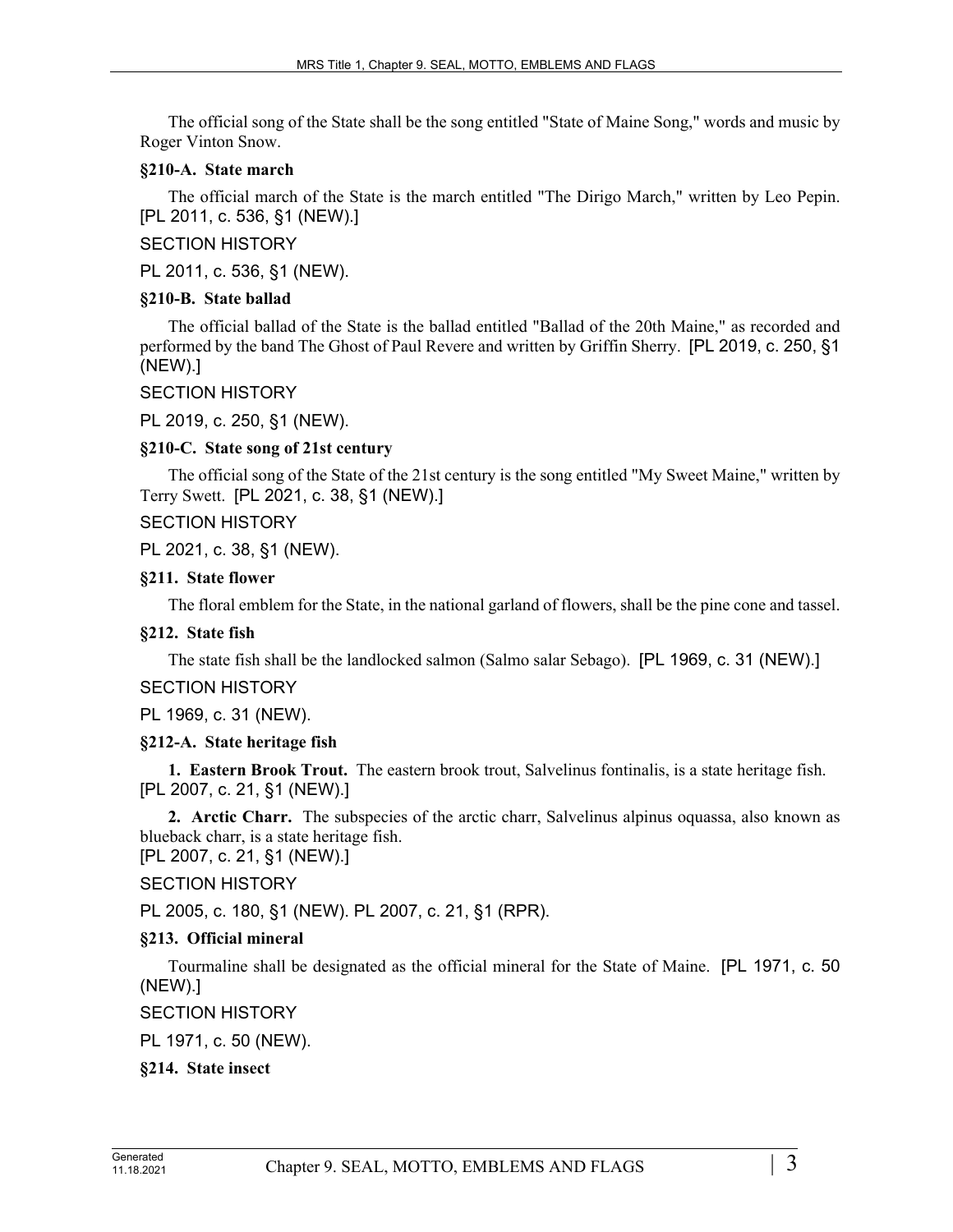The honeybee shall be designated as the official insect for the State of Maine. [PL 1975, c. 271 (NEW).]

# SECTION HISTORY

PL 1975, c. 271 (NEW).

## **§215. State animal**

The state animal shall be the moose. [PL 1979, c. 234 (NEW).]

## SECTION HISTORY

PL 1979, c. 234 (NEW).

# **§216. State fossil**

"Pertica quadrifaria" shall be designated as the official fossil of the State of Maine. [PL 1985, c. 737, Pt. A, §3 (RPR).]

SECTION HISTORY

PL 1985, c. 22 (NEW). PL 1985, c. 73 (NEW). PL 1985, c. 737, §A3 (RPR).

# **§217. State cat**

The state cat shall be the Maine coon cat. [PL 1985, c. 737, Pt. A, §4 (NEW).]

# SECTION HISTORY

PL 1985, c. 737, §A4 (NEW).

# **§218. State vessel**

The schooner "Bowdoin" shall be the official state vessel. [PL 1987, c. 703, §1 (NEW).]

# SECTION HISTORY

PL 1987, c. 703, §1 (NEW).

# **§219. State berry**

The wild blueberry (vaccinium angustifolium, aiton) is the official state berry. [PL 1991, c. 218 (NEW).]

# SECTION HISTORY

RR 1991, c. 2, §1 (COR). PL 1991, c. 218 (NEW). PL 1991, c. 279, §2 (NEW).

# **§220. Official state language of the deaf community**

American sign language is the official state language of the deaf community. [PL 1991, c. 279, §2 (NEW).]

# SECTION HISTORY

RR 1991, c. 2, §1 (RNU). PL 1991, c. 279, §2 (NEW).

# **§221. State herb**

The herb wintergreen (gaultheria procumbens) is the official state herb. [PL 1999, c. 27, §1 (NEW).]

# SECTION HISTORY

PL 1999, c. 27, §1 (NEW).

# **§222. State soil**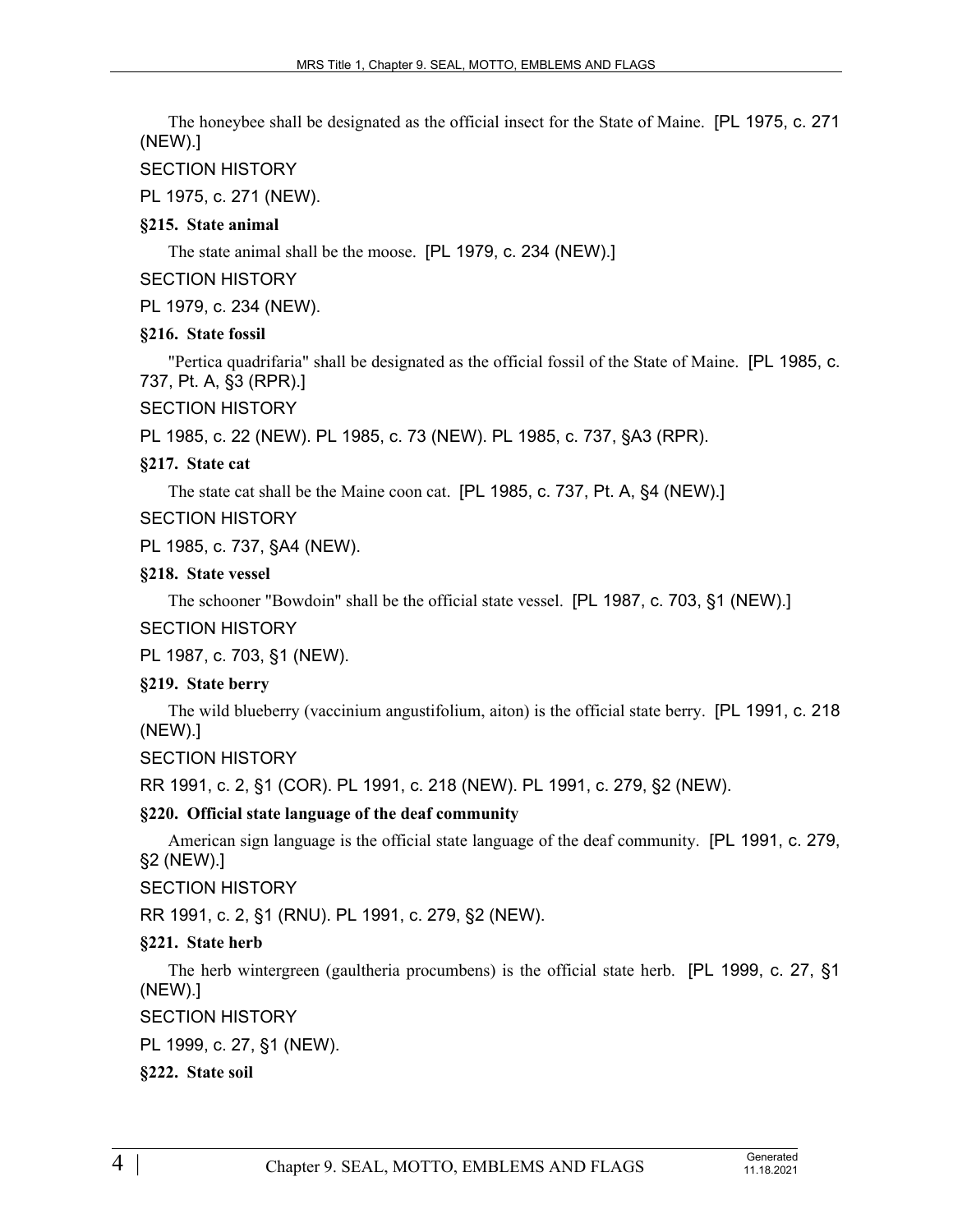The Chesuncook soil series, a coarse-loamy, mixed, frigid, Typic Haplorthod, is the official state soil. [PL 1999, c. 70, §1 (NEW).]

#### SECTION HISTORY

PL 1999, c. 70, §1 (NEW).

## **§223. No enhanced protection**

Designation as a state symbol under this subchapter does not confer enhanced protection under the environmental laws or any other applicable laws. [PL 1999, c. 70, §1 (NEW).]

#### SECTION HISTORY

PL 1999, c. 70, §1 (NEW).

## **§224. State soft drink**

Moxie, a registered trademarked soft drink invented by Maine-born Dr. Augustin Thompson of Union that symbolizes spirit and courage, is the official state soft drink. [PL 2005, c. 136, §1 (NEW).]

## SECTION HISTORY

PL 2005, c. 136, §1 (NEW).

## **§225. State treat**

The whoopie pie, a baked good made of 2 cakes with a creamy frosting between them, is the official state treat. [PL 2011, c. 29, §1 (NEW).]

# SECTION HISTORY

PL 2011, c. 29, §1 (NEW).

## **§226. State dessert**

Blueberry pie, made with wild Maine blueberries, is the official state dessert. [PL 2011, c. 29, §2 (NEW).]

# SECTION HISTORY

PL 2011, c. 29, §2 (NEW).

#### **§227. State military history museum**

The museum operated by the Maine Military Historical Society, or a successor organization, is the official state military history museum under the Department of Defense, Veterans and Emergency Management, Military Bureau and is known as the Maine Armed Forces Museum. [PL 2013, c. 463, §1 (NEW).]

SECTION HISTORY

PL 2013, c. 463, §1 (NEW).

# **§228. State sweetener**

Pure Maine maple syrup is the official state sweetener. [PL 2015, c. 70, §1 (NEW).]

SECTION HISTORY

PL 2015, c. 70, §1 (NEW).

# **§229. State crustacean**

The Maine lobster (Homarus americanus) is the official state crustacean. [PL 2015, c. 426, §1 (NEW).]

# SECTION HISTORY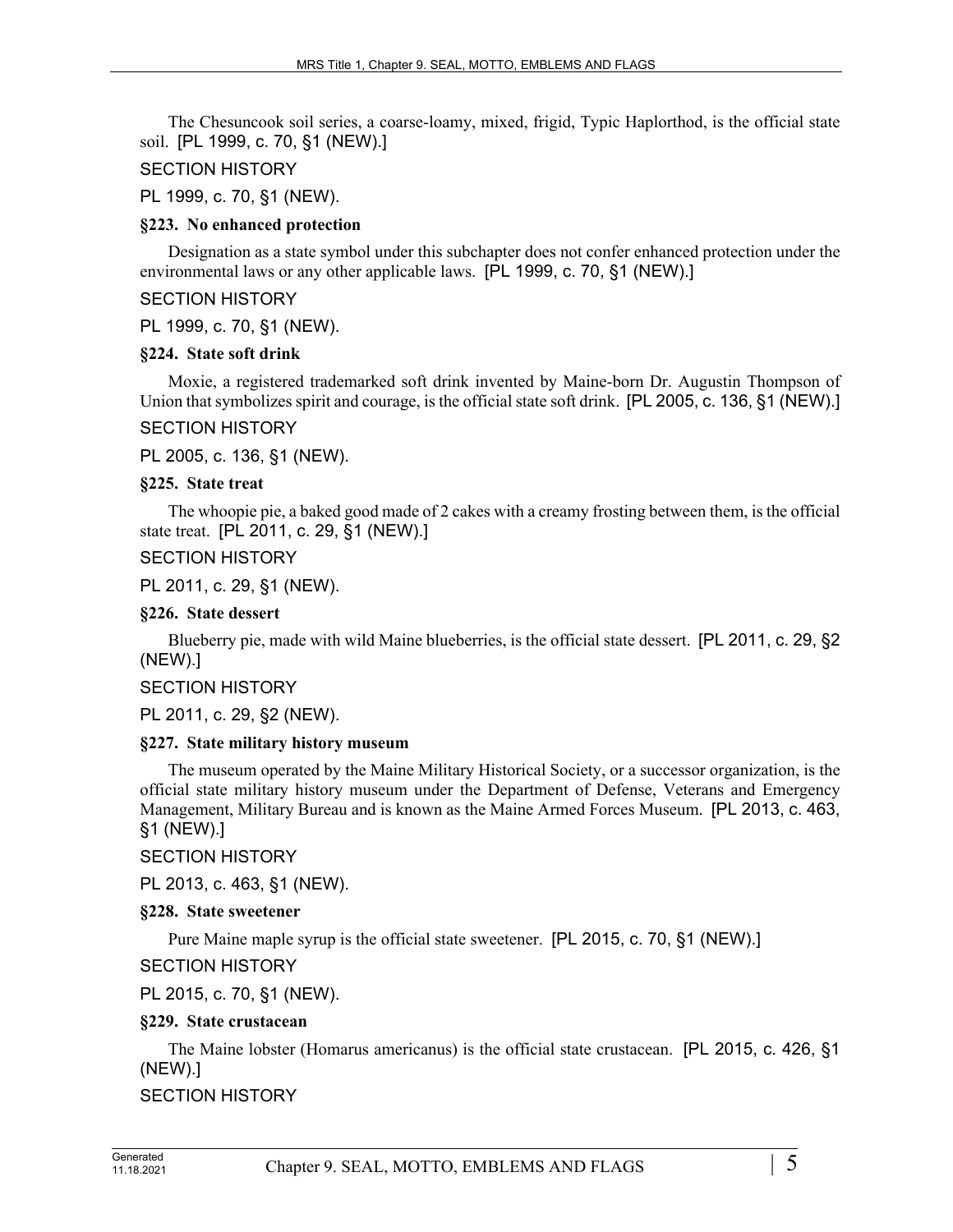PL 2015, c. 426, §1 (NEW).

#### **SUBCHAPTER 2**

#### **UNIFORM FLAG LAW**

#### **§251. Short title**

This subchapter may be cited as the "Uniform Flag Law."

#### **§252. Definitions**

The words "flag," "standard," "color," "ensign" or "shield," as used in this subchapter, shall include any flag, standard, color, ensign or shield, or copy, picture or representation thereof, made of any substance or represented or produced thereon, and of any size, evidently purporting to be such flag, standard, color, ensign or shield of the United States or of this State, or a copy, picture or representation thereof.

#### **§252-A. Display**

The United States flag and State of Maine flag may be flown at half staff only at such times as specified by the President of the United States or the Governor of the State of Maine. [PL 2001, c. 162, §1 (AMD).]

When the Governor considers it appropriate, the Governor may authorize the United States flag and the State of Maine flag to be flown at half staff throughout a political subdivision or a specified location or locations. [PL 2001, c. 162, §1 (NEW).]

Any United States flag, except those flags having a historical significance, when being displayed must be in good condition at all times, not tattered, not torn and not discolored. [PL 2001, c. 162, §1 (AMD).]

#### SECTION HISTORY

PL 1973, c. 262, §1 (NEW). PL 1977, c. 696, §6 (AMD). PL 2001, c. 162, §1 (AMD).

#### **§253. Desecration**

No person shall, in any manner, for exhibition or display:

**1. Markings.** Place or cause to be placed any word, figure, mark, picture, design, drawing or advertisement of any nature upon any flag, standard, color, ensign or shield of the United States or of this State, or authorized by any law of the United States or of this State; or

**2. Expose to public view.** Expose to public view any such flag, standard, color, ensign or shield upon which shall have been printed, painted or otherwise produced, or to which shall have been attached, appended, affixed or annexed any such word, figure, mark, picture, design, drawing or advertisement; or

**3. Merchandise.** Expose to public view for sale, manufacture or otherwise, or to sell, give or have in possession for sale, for gift or for use for any purpose, any substance, being an article of merchandise, or receptacle, or thing for holding or carrying merchandise, upon or to which shall have been produced or attached any such flag, standard, color, ensign or shield, in order to advertise, call attention to, decorate, mark or distinguish such article or substance.

Any violation of this section shall be a civil violation for which a forfeiture not to exceed \$50 may be adjudged. [PL 1977, c. 696, §7 (RPR).]

# SECTION HISTORY